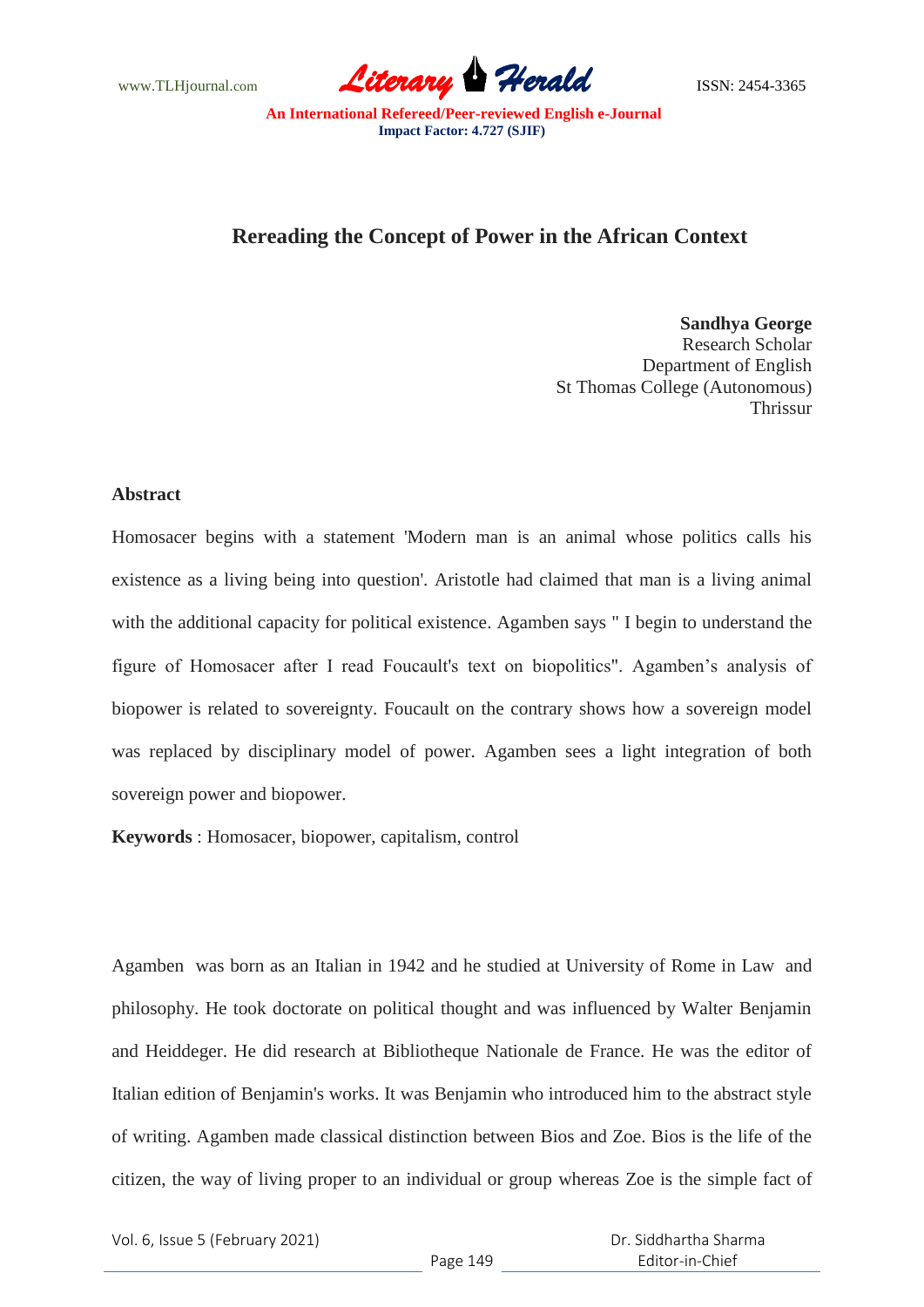www.TLHjournal.com **Literary Herald Herald** ISSN: 2454-3365

living common to all living beings, that is natural life or bare life which is excluded from sovereignty. Zoe is common to animals, men, Gods whereas Bios is used to describe a kind of qualified life for a particular way of life. Aristotle also makes differentiation with respect to bios and Zoe. There is a shift that exist from sovereign power to bio power. Biopower is the power of a political entity to control and regulate lives of populace.

Foucault's notion of 'Biopower' was first used in his lecture at college deFrance. It is the technology of power that allows for the control of populations. It is the control over human bodies through disciplinary institutions. It is imposed from outside whose source remains elusive. Modern power is encoded into social practices and human behaviours. It is an explosion of numerous and diverse techniques for achieving the subjugation of bodies and thereby controlling populations. In 2000, he came up with Homosacer book series. Homosacer literally refers to sacred man. In Roman law, it is someone who was banned, may be killed, but not sacrificed in a religious ritual. Agamben says that life can't be brought under the rule of law, man is born to life, bare life, as bare life is always inside of and outside of the law. Homosacer series talks about pressing contemporary issues of sovereignty, violence and trauma. Homosacer : sovereign power and bare life, state of exception, stasis : civilwar as a political paradigm, use of bodies, Opus Dei : an archaeology of duty etc belong to the series. In nineties, Agamben's philosophy made a shift from metaphysics, language and aesthetics to politics.

Poverty started with the early formation of society and is stratified between the slaves and slave owners, feudal lords and serfs, capitalist and the working class. The division between the privileged and the deprived exists in the society and it is yet an unresolved social problem. The unequal distribution of resources, corrupt governmental institutions, limited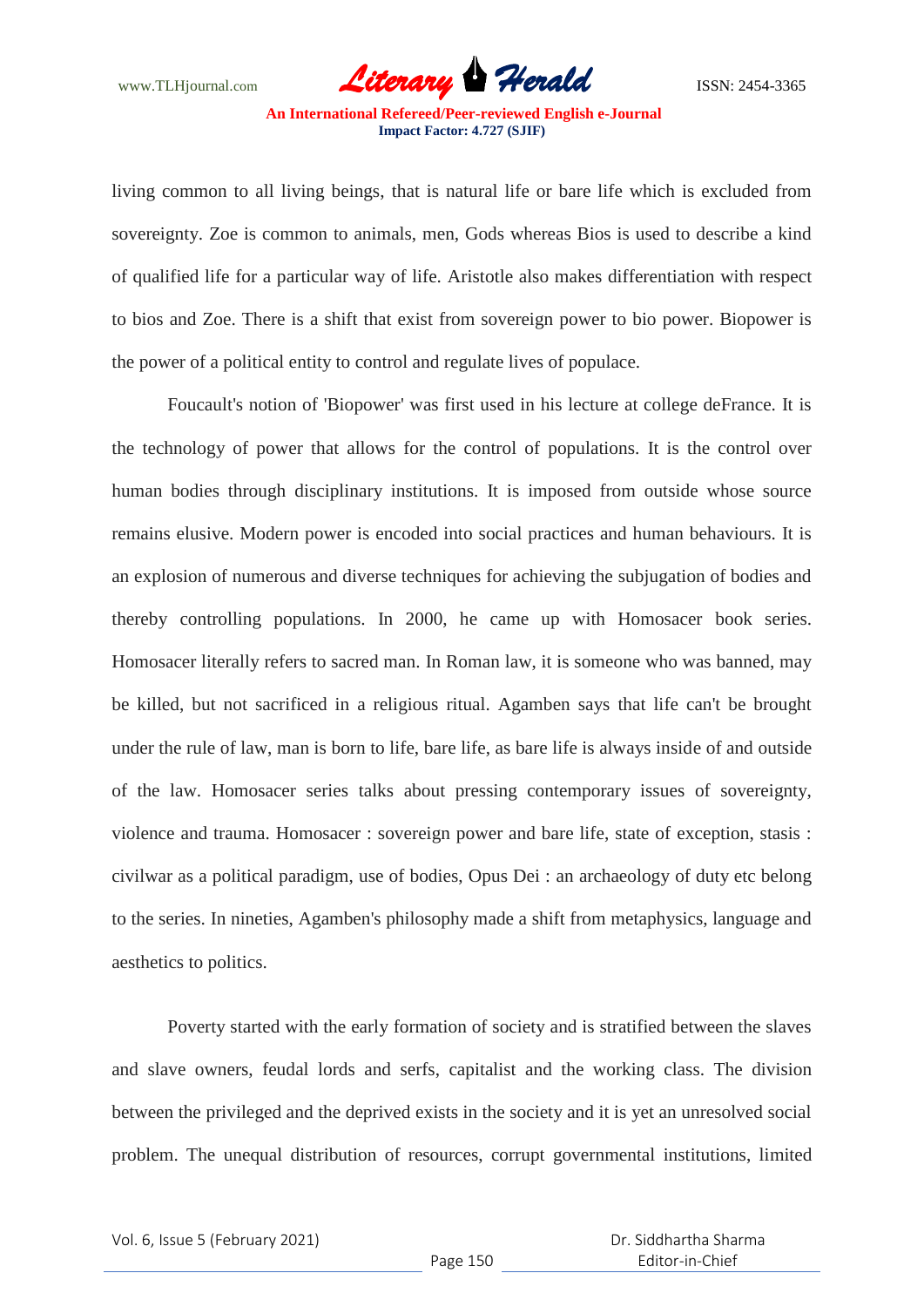www.TLHjournal.com **Literary Herald Herald** ISSN: 2454-3365

**An International Refereed/Peer-reviewed English e-Journal Impact Factor: 4.727 (SJIF)**

access to opportunities is responsible for it. Problems of social, economic and political conflicts, insecurity and instability, infant mortality, maternal mortality, migration and immigration, illiteracy are to a large extent related to poverty. The measurement of poverty is complex and it is based on analytical framework. Nigeria has the highest rate of extreme poverty in the world, about 86.9 million. Report from the United Nations International Children Emergency fund shows that about 10.5 million of the country's children are not in school. Lack of education, corruption and the unstable political environment is observed to be a root cause of poverty in Nigeria.

The war against boko haram has destroyed the livelihood of citizens and the rampaging Fulani-herdsmen menace has destroyed farmlands. Shelter, water and proper sanitation facilities are lacking at some parts. They are deprived of nutrition, good food, education and housing facilities. This line of demarcation that the Nigerians face is increasing. Nigeria is rich in natural resources including crude oil and Nigeria operates a federal system of democratically elected governments. Corruption has been a major challenge and a high rate of unemployment, low wages, poor working conditions, lack of adequate funding and management capacity constitute difficulty. Deprivation in health services and lack of maternal education is related to increase of child mortality. The national policy, law, ministerial decrees or directives in this area include Child Rights Act 2003, orphans and vulnerable children: National plan of Action 2006 - 2010 and National Child Policy 2007. It is very important to strengthen the existing institutional mechanism. Programmes must be created to enhance the protection of children and to prevent children from child labour, child trafficking, drug abuse and sexual abuse. The intensity of armed conflicts in the continent is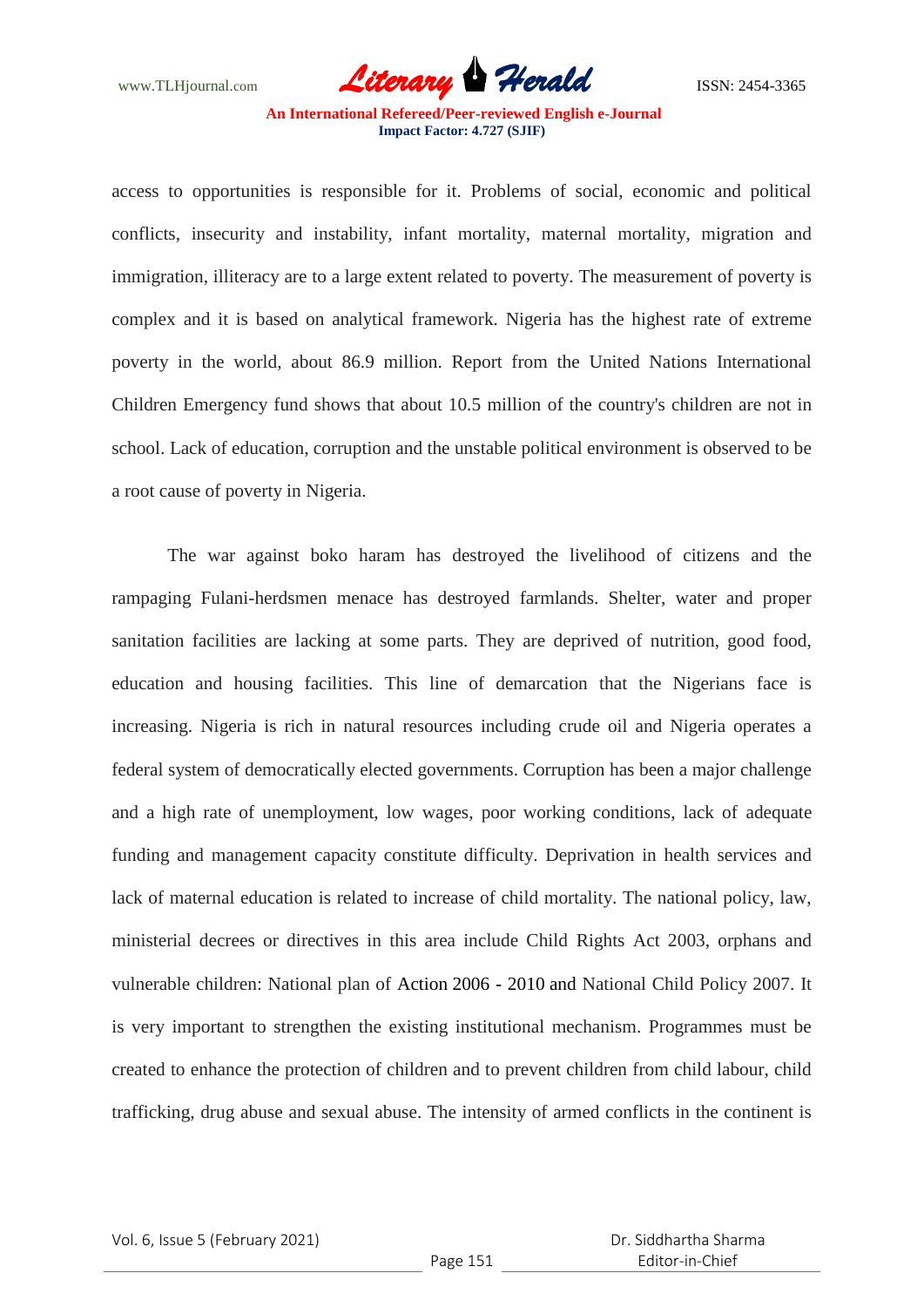www.TLHjournal.com *Literary Herald*ISSN: 2454-3365

on the rise and the sources of conflict are many. Africa as a whole has begun to make progress, but progress is impeded by conflicts in many parts.

The promotion of human security and protection is necessary to ensure global peace and prosperity. The conflicts and instability are increasing destruction to civilians, armies and to the ethnic groups as well. 30 wars have been fought in Africa since 1970 resulting in many war related deaths worldwide. In 1885, the colonial powers partitioned Africa into territories. The framework of colonial laws had been designed to exploit local divisions and later political monopolies lead to corruption, nepotism and the abuse of power. Colonialism has created distortions in the political economy of Africa. External efforts to undermine African governments has happened during the time of cold war. They use early warning mechanisms for prevention of conflicts, diplomatic efforts and peace keeping humanitarian intervention is required at times of crisis. When violence erupts, genuine effort is required to exhaust political options and appointment of special commissions is necessary. Special mediators help to look into areas of dispute and to recommend practical solutions. Peace making and diplomatic efforts in National as well as International level helps to resolve conflicts. It may include facilitating dialogue, promoting National reconciliation and it helps for the progress. Organization of African unity has a pivotal role in ensuring cooperation and harmony. Supporting regional and subregional initiatives is both necessary and desirable and it helps to tackle conflicts before the escalator beyond the control. Political and humanitarian mechanisms could be used to respond to crisis. International organizations and the governmental forces also intervene in such humanitarian situations as well. In times of armed conflict, targeting children for attack and abducting them is a serious crime. Special attention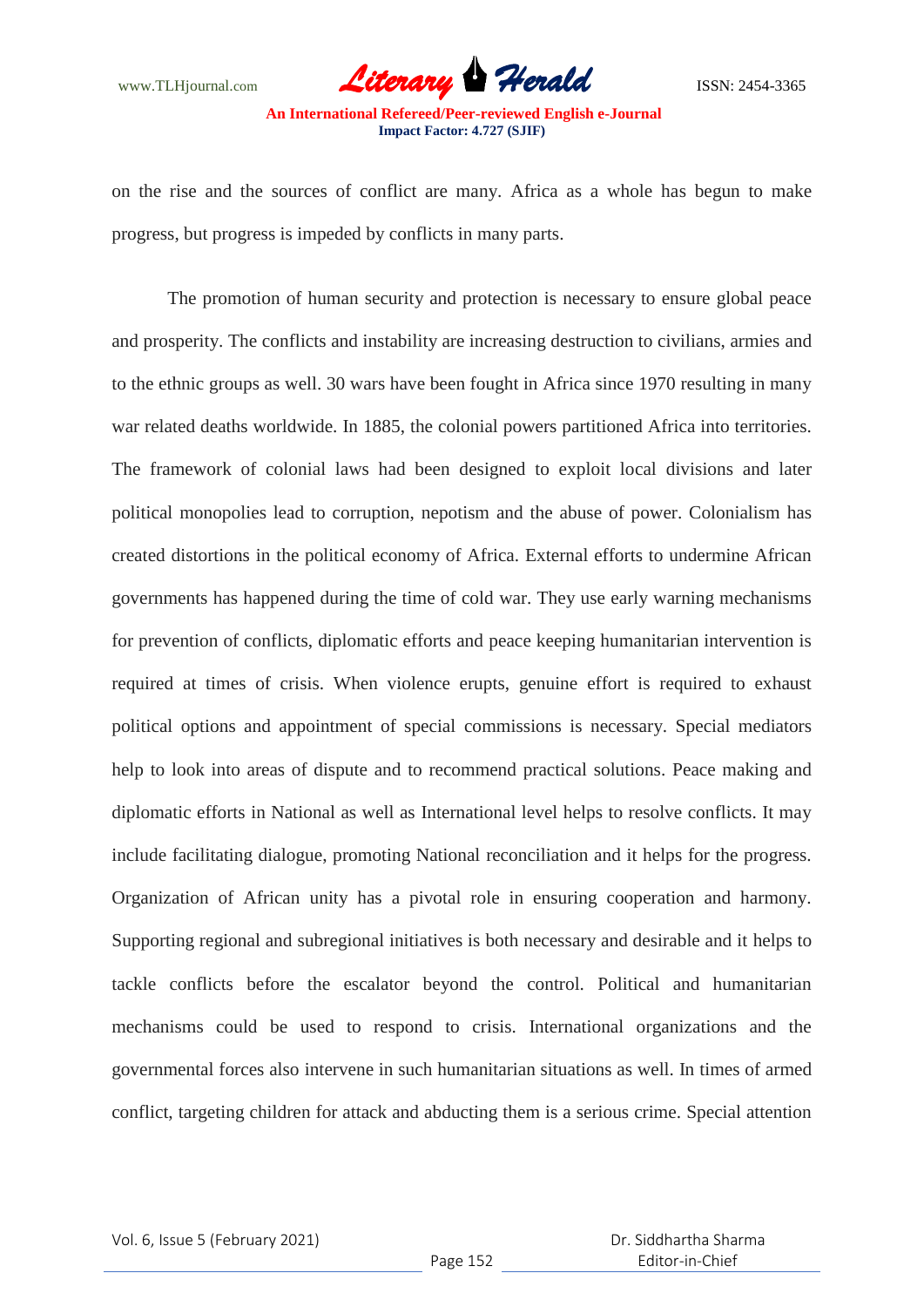must be paid to the needs of children and the safety of refugees is a matter of international concern. Extreme poverty in times of conflict makes the situation even more problematic

In Homosacer, he developed the notion of bio power inspired by Michael Foucault. Agamben says about his indebtness to Foucault. Deladunantaye calls Foucault the single most decisive influence on Agamben's works. Form of life is a term first used by Ludwig Wittgenstein in philosophical investigations and he traces the concept genealogically. He identifies the state of exception as a modern institution, it is in the legal theory of Carl Schmitt. It was the period when Jews suffered in the camps, prisoners were tortured and abused and their rights were denied. Agamben stressed on the concept of state of exception. Detention camps in Guantanamo bay or at Abu ghraib prison in Iraq, all of them were denied rights and were put on trial. Horror of Holocaust and increasing dilemma in concentration camps are evidently portrayed by Agamben. Agamben also speaks of apparatus, apparatus as an instrument of exercising sovereign law and power. It is a mechanism of subjectification, where individual becomes a subject of the state. We are moulded by the state to act in a certain way, we are shaped by the cultural codes that state imposes upon, everything around becomes an apparatus, be it writing, be it literature. The apparatus of state or power controls life. We are becoming submissive within the political system with in bios. Power is exercised over us, over our bodies; sovereignty over life and death. Triumph of capitalism, in a world where money is the ideology, human condition, and the atrocities it faces day by day is on the rise and by stripping the individuals of all rights, state has become omniscient and omnipotent.